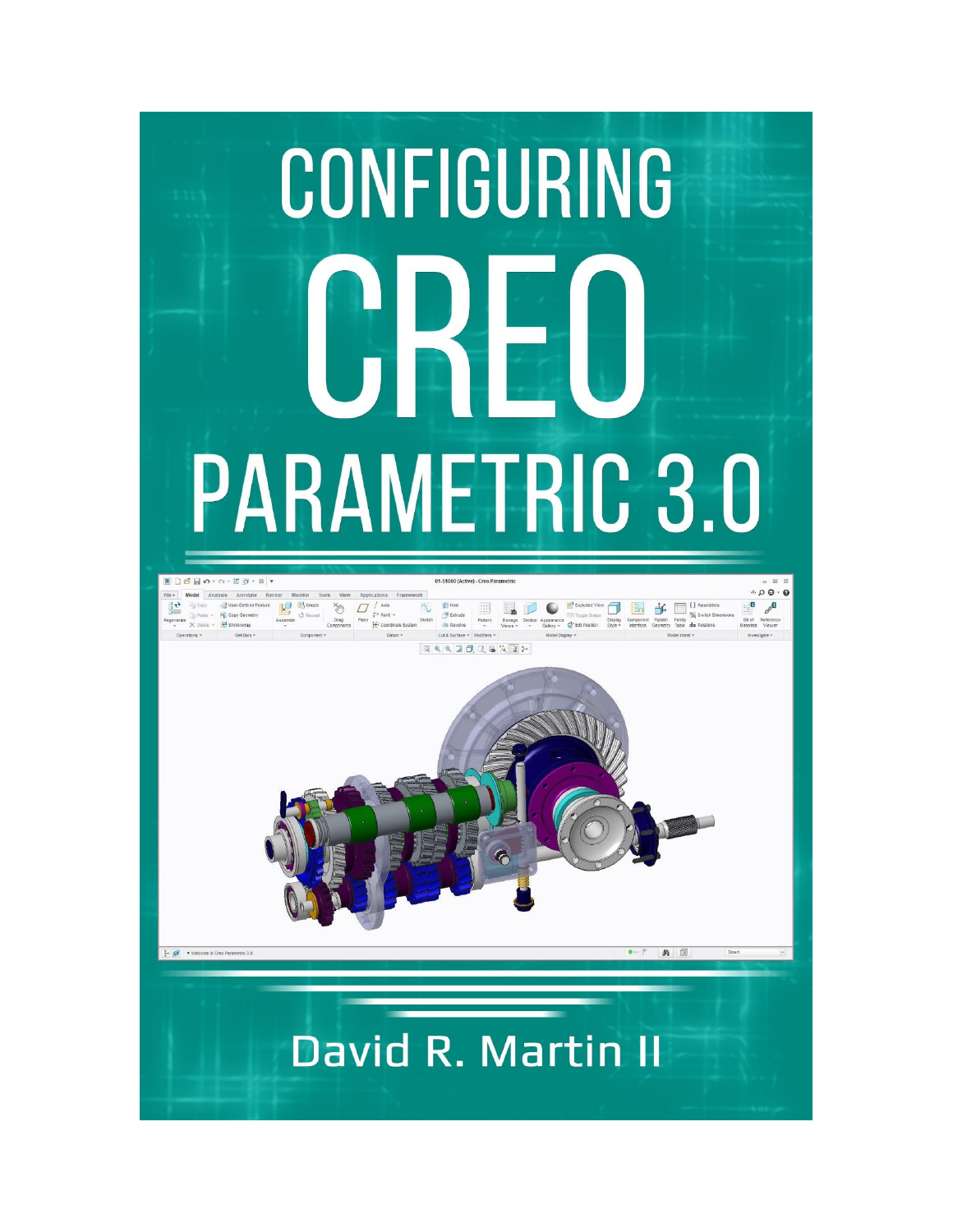# CONFIGURING CREO PARAMETRIC 3.0

# Chapter 4: The User Interface – Commands

By David Randolph Martin II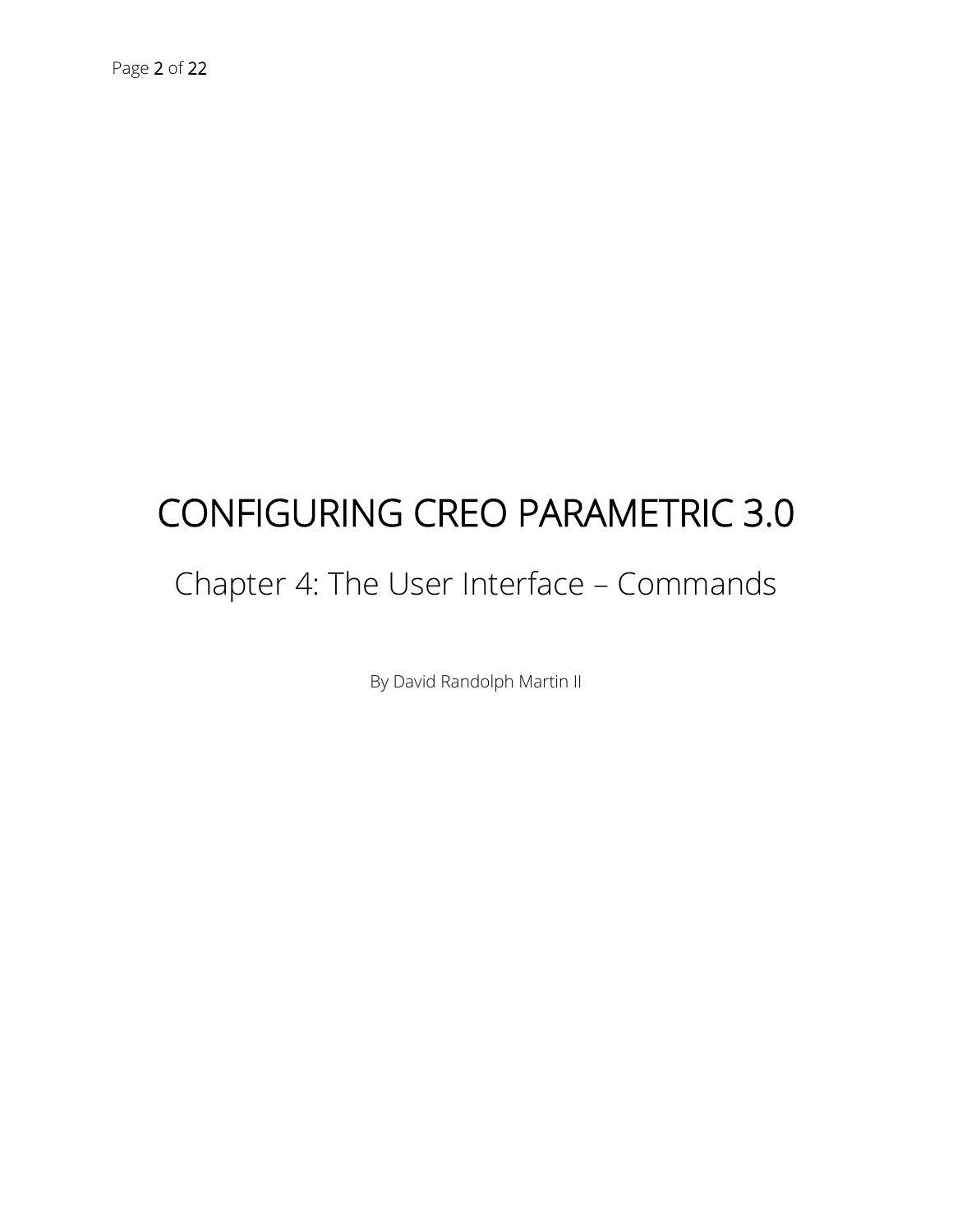© 2017 David Randolph Martin II

All rights reserved. This book or any portion thereof may not be reproduced or used in any manner whatsoever without the express written permission of the publisher except for the use of brief quotations in a book review.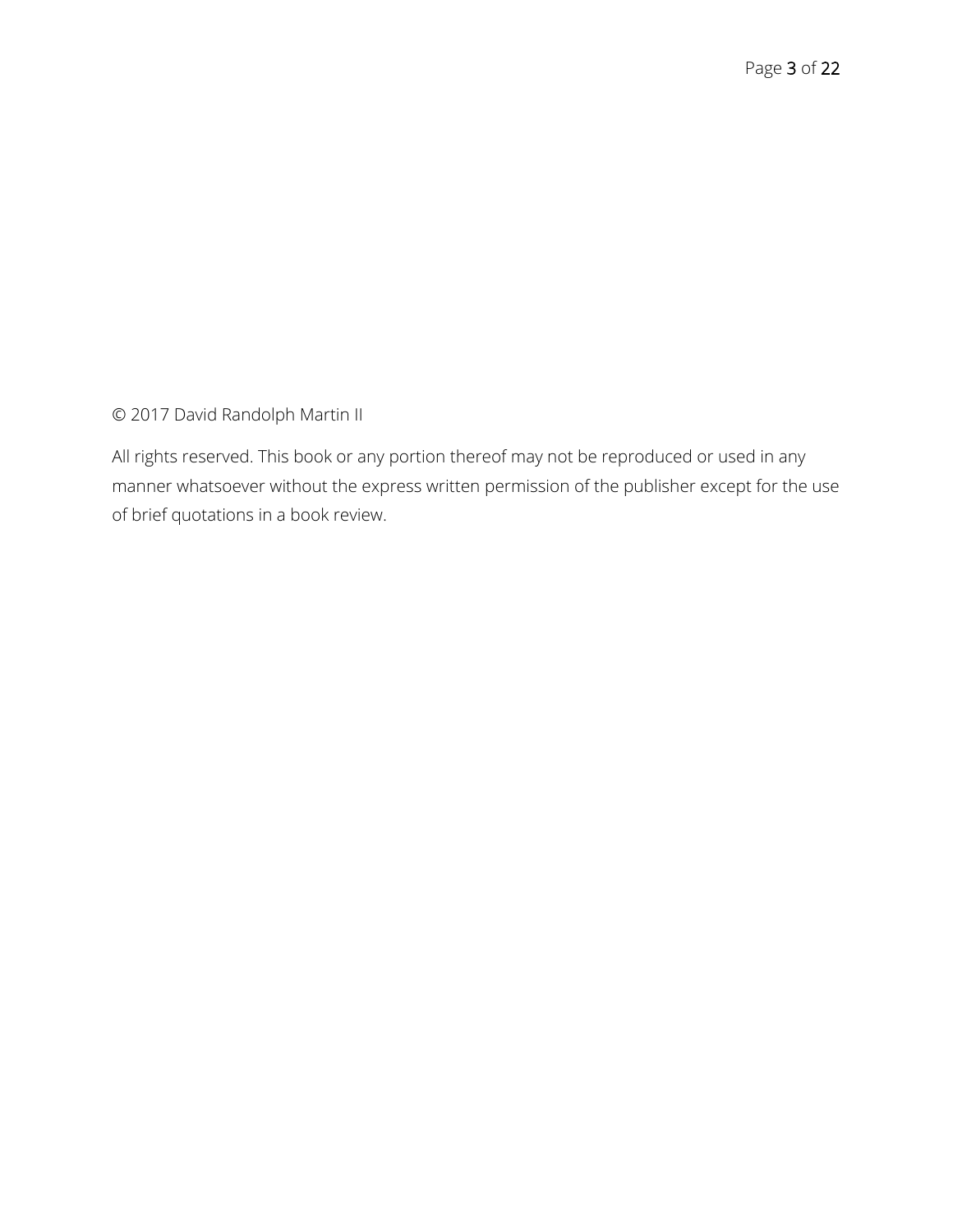# 4. The User Interface – Commands

Users can increase their productivity significantly by customizing the interface. Some of the ways to do this include:

- Commands that are used frequently can be placed on the Ribbon, Quick Access toolbar, or Right Mouse Button (Shortcut) menus.
- Commands that are rarely or never used can be moved to the overflow menus.
- The icons that appear on the In Graphics Toolbar can also be controlled.

#### 4.1. Creo Parametric Operating Modes

Let's get the bad news out of the way at the beginning. In Creo Parametric 3.0, customizations to the User Interface are mode-dependent. In other words, if you customize the interface in part mode, when you open an assembly, you will not see the customizations that you made.

When defining a customization, you may want to "bite the bullet" and apply the customizations to all the modes that you use up front, especially the popular ones, such as:

- No model open
- Part (standard)
- Sheetmetal
- Assembly
- Drawing

These issues are resolved in Creo Parametric 4.0, when customizations can be propagated to all modes.

#### <span id="page-3-0"></span>4.2. Quick Access Toolbar

The Quick Access toolbar appears by default in the upper left corner of the screen. Initially it appears in part and assembly modes as:

$$
\text{min} \left| \begin{array}{c|c|c|c|c} \hline \text{min} & \text{min} \end{array} \right| \left| \begin{array}{c|c|c} \text{min} & \text{min} \end{array} \right| \left| \begin{array}{c|c|c} \text{min} & \text{min} \end{array} \right| \left| \begin{array}{c|c|c|c} \text{min} & \text{min} \end{array} \right| \left| \begin{array}{c|c|c|c} \text{min} & \text{min} \end{array} \right| \left| \begin{array}{c|c|c|c} \text{min} & \text{min} \end{array} \right| \left| \begin{array}{c|c|c|c} \text{min} & \text{min} \end{array} \right| \left| \begin{array}{c|c|c|c} \text{min} & \text{min} \end{array} \right| \left| \begin{array}{c|c|c|c} \text{min} & \text{min} \end{array} \right| \left| \begin{array}{c|c|c|c} \text{min} & \text{min} \end{array} \right| \left| \begin{array}{c|c|c|c} \text{min} & \text{min} \end{array} \right| \left| \begin{array}{c|c|c|c} \text{min} & \text{min} \end{array} \right| \left| \begin{array}{c|c|c|c} \text{min} & \text{min} \end{array} \right| \left| \begin{array}{c|c|c|c} \text{min} & \text{min} \end{array} \right| \left| \begin{array}{c|c|c|c} \text{min} & \text{min} \end{array} \right| \left| \begin{array}{c|c|c|c} \text{min} & \text{min} \end{array} \right| \left| \begin{array}{c|c|c|c} \text{min} & \text{min} \end{array} \right| \left| \begin{array}{c|c|c|c} \text{min} & \text{min} \end{array} \right| \left| \begin{array}{c|c|c|c} \text{min} & \text{min} \end{array} \right| \left| \begin{array}{c|c|c|c} \text{min} & \text{min} \end{array} \right| \left| \begin{array}{c|c|c|c} \text{min} & \text{min} \end{array} \right| \left| \begin{array}{c|c|c|c} \text{
$$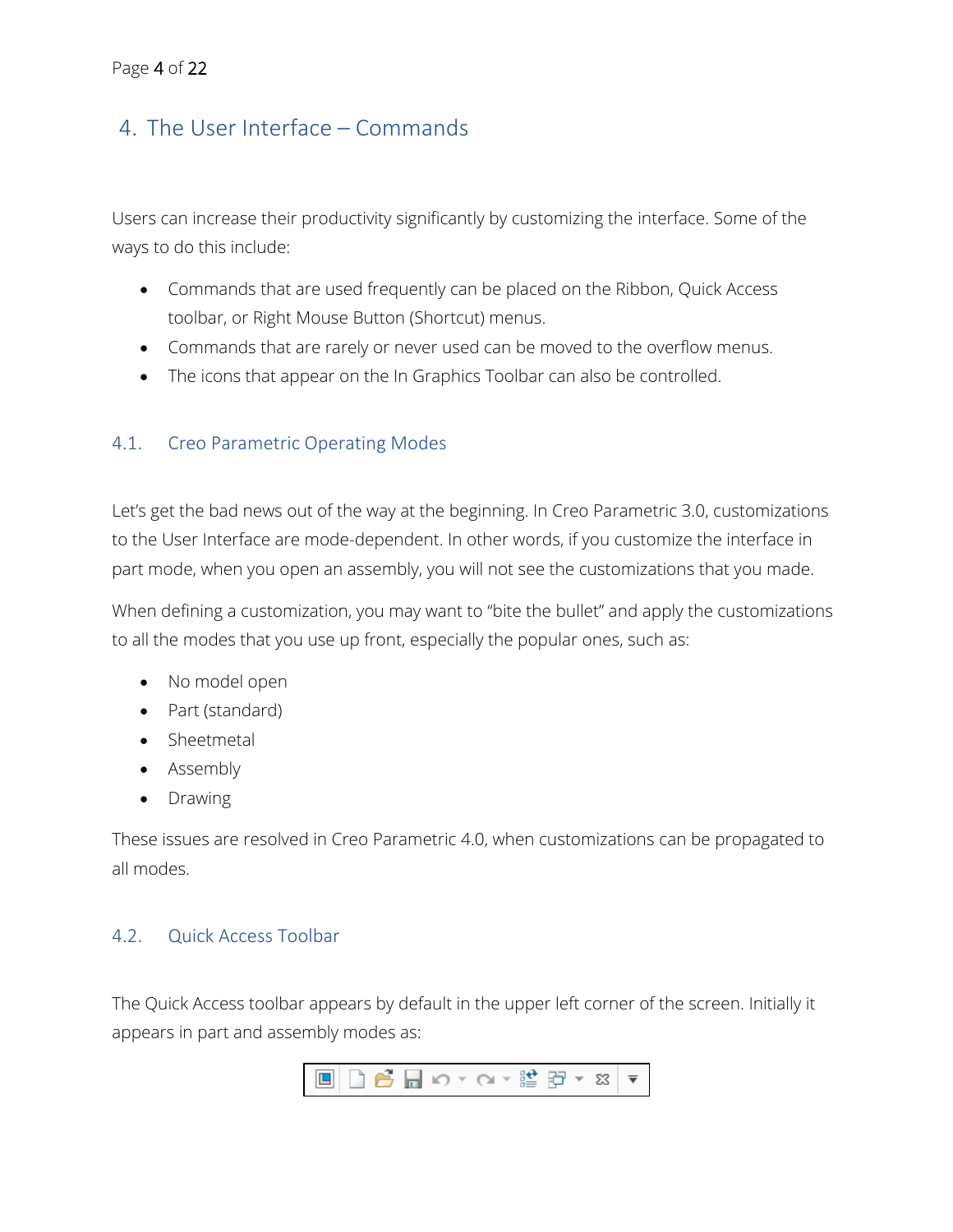The available commands from left to right are:

- Window adjustments (Restore, Move, Size, Lower, Minimize, Maximize, Close)
- New
- Open
- Save
- Undo and Redo
- Regenerate
- Windows (select a window to activate)
- Close
- Customize Quick Access Toolbar

The commands that you use most frequently should be added here. For example, some of the commands I like to appear here include:

- Erase Not Displayed
- Model Properties
- Server Management (for creating and changing Workspaces when using Windchill).

To customize the Quick Access toolbar, perform the following steps:

- 1. Click either of the following:
	- a. File > Options > Quick Access Toolbar.
	- b. In the Quick Access toolbar, click the Customize Quick Access Toolbar  $\overline{\phantom{x}}$  icon > More Commands.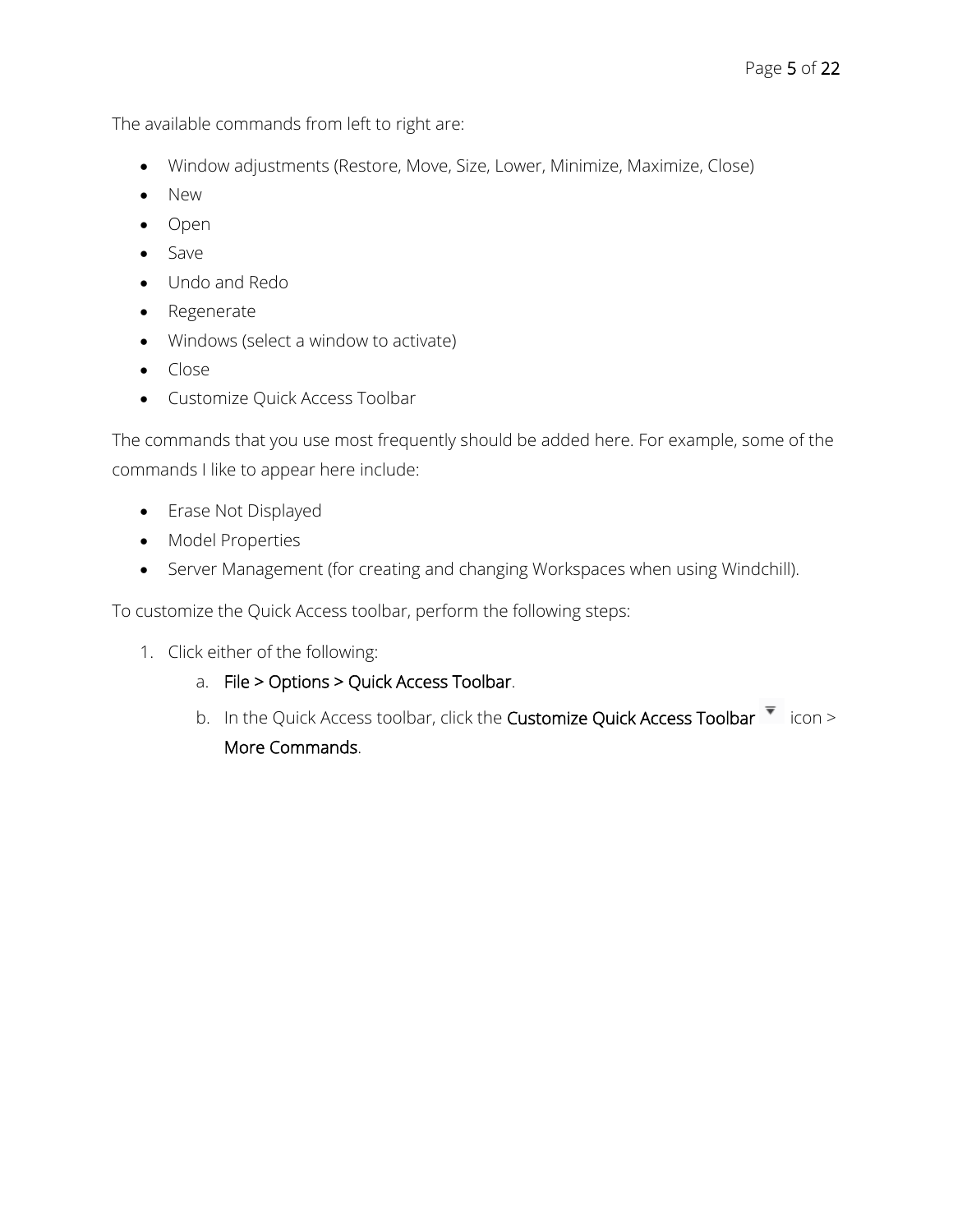

2. Use the Choose commands from: drop-down list to select which menu or tab (e.g., Model, Analysis, Annotate, Tools, etc.) from which you want to select commands.

Hint: All Commands might be easiest since it does not require you to know the tab on which a command resides.

- 3. Select the command that you want to appear in the Quick Access Toolbar and click the Add button.
- 4. Repeat steps 2 and 3 for all commands you wish to appear in the Quick Access Toolbar.
- 5. If there are any commands that appear in the toolbar that you wish to remove, select them from the Customize Quick Access Toolbar list and select Remove.
- 6. As desired, select commands from the "Customize Quick Access Toolbar" list and use the up and down arrows to change the order.
- 7. If desired, check the box for Show Quick Access Toolbar below the Ribbon.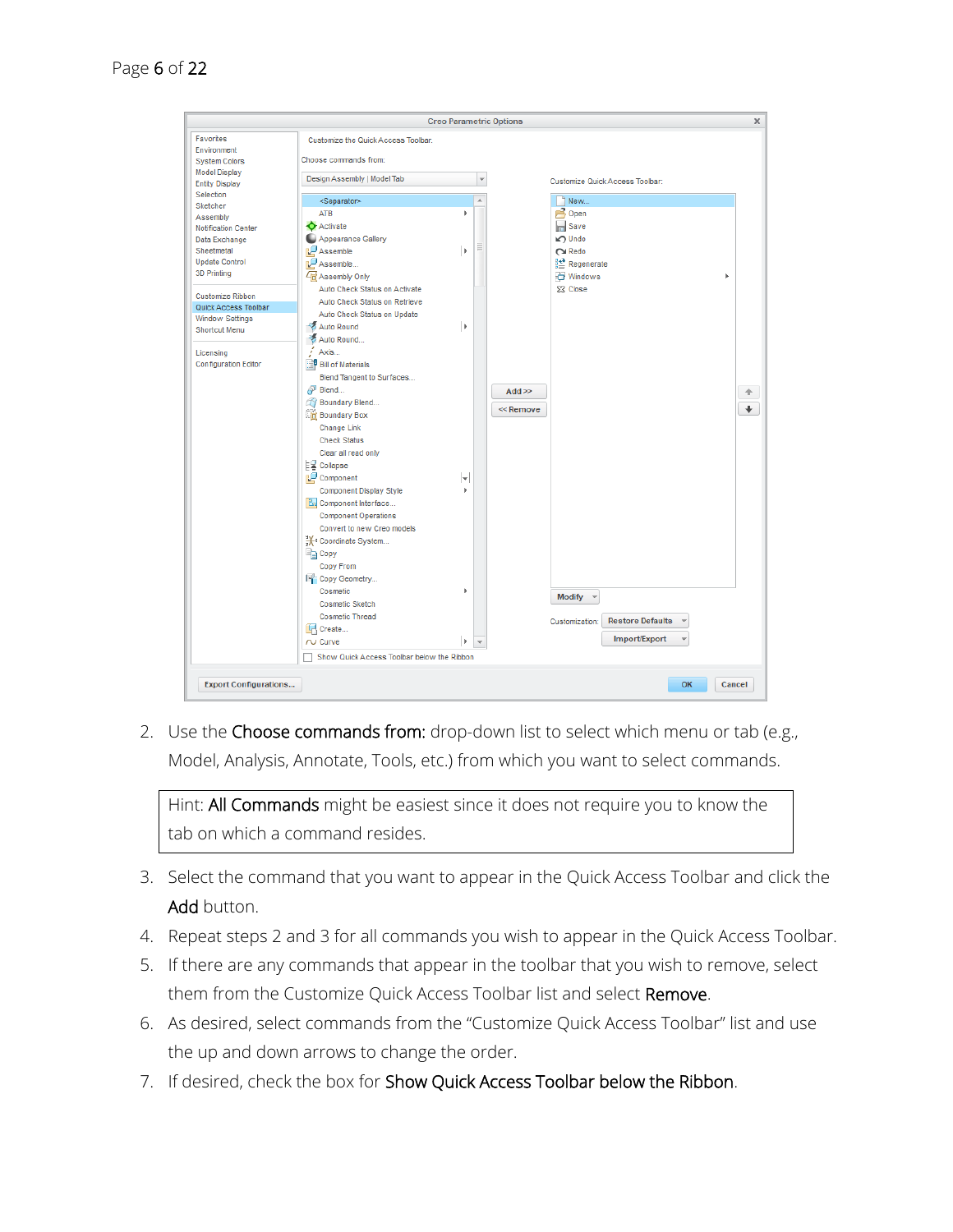- 8. (Optional) Click Import/Export > Export all Ribbon and Quick Access Toolbar customizations. In the Export dialog box, navigate to either the Home or Startup directory.
- 9. Click OK.

As mentioned in section 3.1, this process will have to be repeatedly for all desired operating modes in Creo Parametric 3.0.

#### 4.2.1. Separators

Separators are vertical bars that can be added to the Quick Access Toolbar. To add them, follow the same general process as described in section [4.2.](#page-3-0) At the top of each group of commands, you will see a line that says <Separator>:



Click on this and use the Add button just as you would for a Creo Parametric command. Here is an example of a Separator added between the Close and Component Interface icons:



#### 4.3. The Ribbon

As mentioned at the beginning of this chapter, enormous gains in productivity can be realized by customizing aspects of the interface. This is especially true of the Ribbon. Users will be more efficient if they can find the commands they use most often quicker, and they will be distracted less by removing commands that are seldom or never used.

The Ribbon can be customized in order to:

Add commands to custom tabs or custom groups within existing tabs.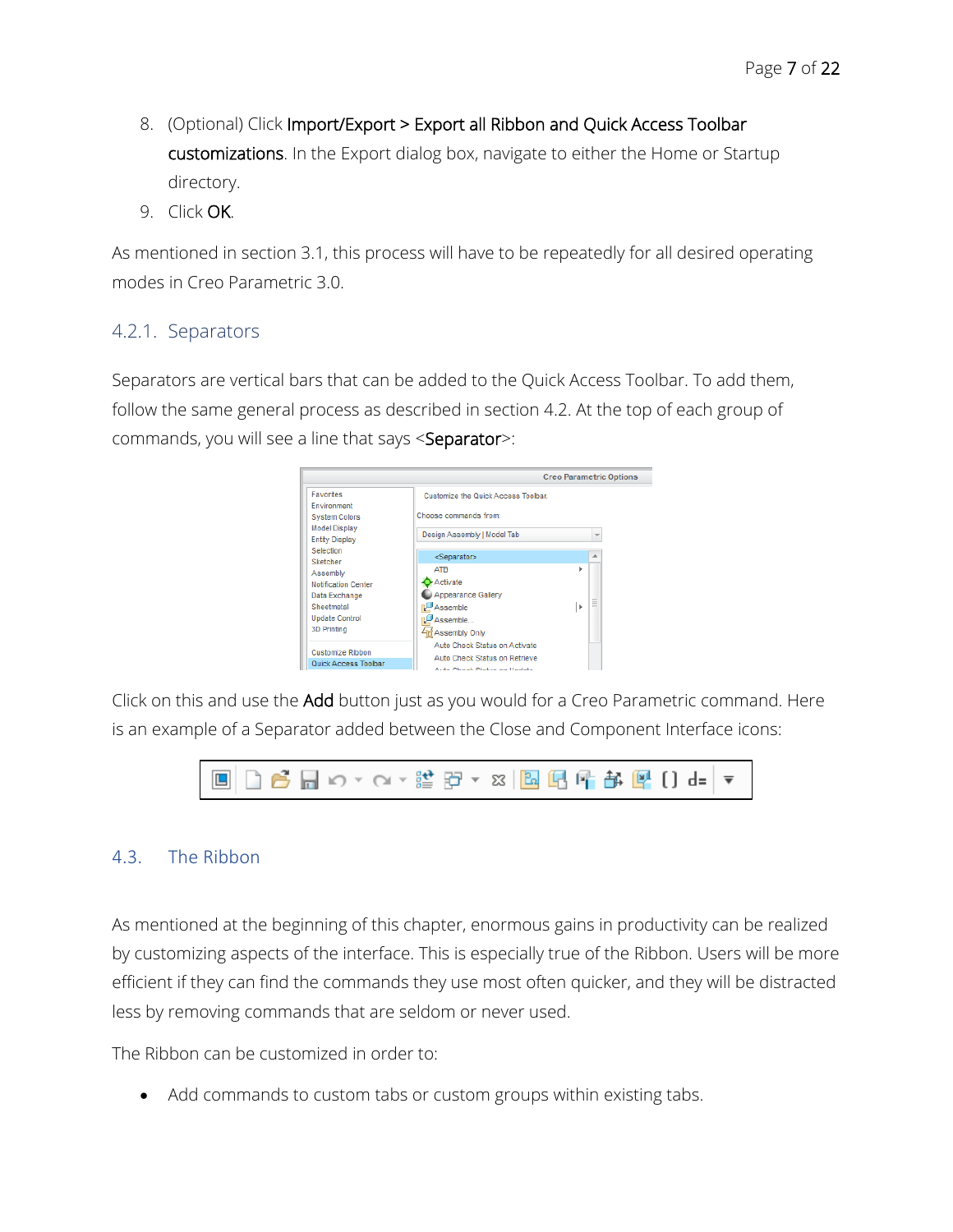- Turn off entire groups or tabs.
- Add or remove commands from the Overflow menus (the down arrows that provide access to the less frequently used commands).



*Example of an Overflow menu.*

• Add custom tabs.

Let's look at some scenarios in which we might want to do this. Here is the default Ribbon in Part mode:

| File $\star$    | <b>Model</b>        | <b>Analysis</b> | Annotate               | Render | <b>Tools</b>                    | <b>View</b>                | <b>Flexible Modeling</b> |         | Applications       |                  |                      |                                                                  |                                 |                |           |                       |                        |
|-----------------|---------------------|-----------------|------------------------|--------|---------------------------------|----------------------------|--------------------------|---------|--------------------|------------------|----------------------|------------------------------------------------------------------|---------------------------------|----------------|-----------|-----------------------|------------------------|
|                 | $\blacksquare$ Copy |                 | V User-Defined Feature |        | Axis                            |                            | .<br>$\sim$              |         | <b>Cio</b> Revolve | <b>Fill Hole</b> | Draft -              | $\Box$ Mirror<br>ses il<br>19 19 19                              | $\rightarrow$ Extend            | Project        |           |                       | $\mathbf{v}$<br>$\sim$ |
| ōΞ              |                     | Paste           | <b>Excepy Geometry</b> |        | $x^{\times}$ Point $x$<br>Plane |                            | ູູ<br>Sketch             | Extrude | <b>Sweep</b>       | Round            | $\blacksquare$ Shell | 1111<br>$\sqrt{}$ Trim                                           | $\overline{\mathcal{C}}$ Offset | $\Box$ Thicken | Boundary  | Style                 | دا<br>Component        |
| Regenerate<br>÷ |                     | <b>Delete</b>   | Shrinkwrap             |        |                                 | <b>X</b> Coordinate System |                          |         | Swept Blend        |                  | Chamfer v is Rib v   | Pattern<br>Intersect <a> Solidify</a><br>J Merge<br><b>Sept.</b> |                                 | <b>Blend</b>   | Freestyle | Interface             |                        |
|                 | Operations          |                 | Get Data ~             |        |                                 | Datum $\sim$               |                          |         | Shapes -           | Engineering v    |                      |                                                                  | Editing ~                       |                |           | Surfaces <sup>®</sup> | Model Intent »         |

Let's say that you don't have a license for ISDX; in that case, there's no need for you to have the Style tool on the Ribbon. Therefore, you may want to move it to the Overflow menu out of your way. Similarly, there are a number of commands from the Model Intent Overflow menu – Relations, Parameters, Family Table, and so on – that you may want on the Model tab instead of accessing from the Tools tab or the Overflow. If you're using Windchill, you may want a tab for data management related commands – accessing the Server Manager, checking in, checking out – as well as custom Mapkeys for checking the quality of your CAD data.

There are numerous ways in which to initiate customization of the Ribbon, including:

- Right clicking on an icon in the ribbon and choosing Move to Overflow.
- Right clicking on a command in an Overflow menu and selecting Move to Group.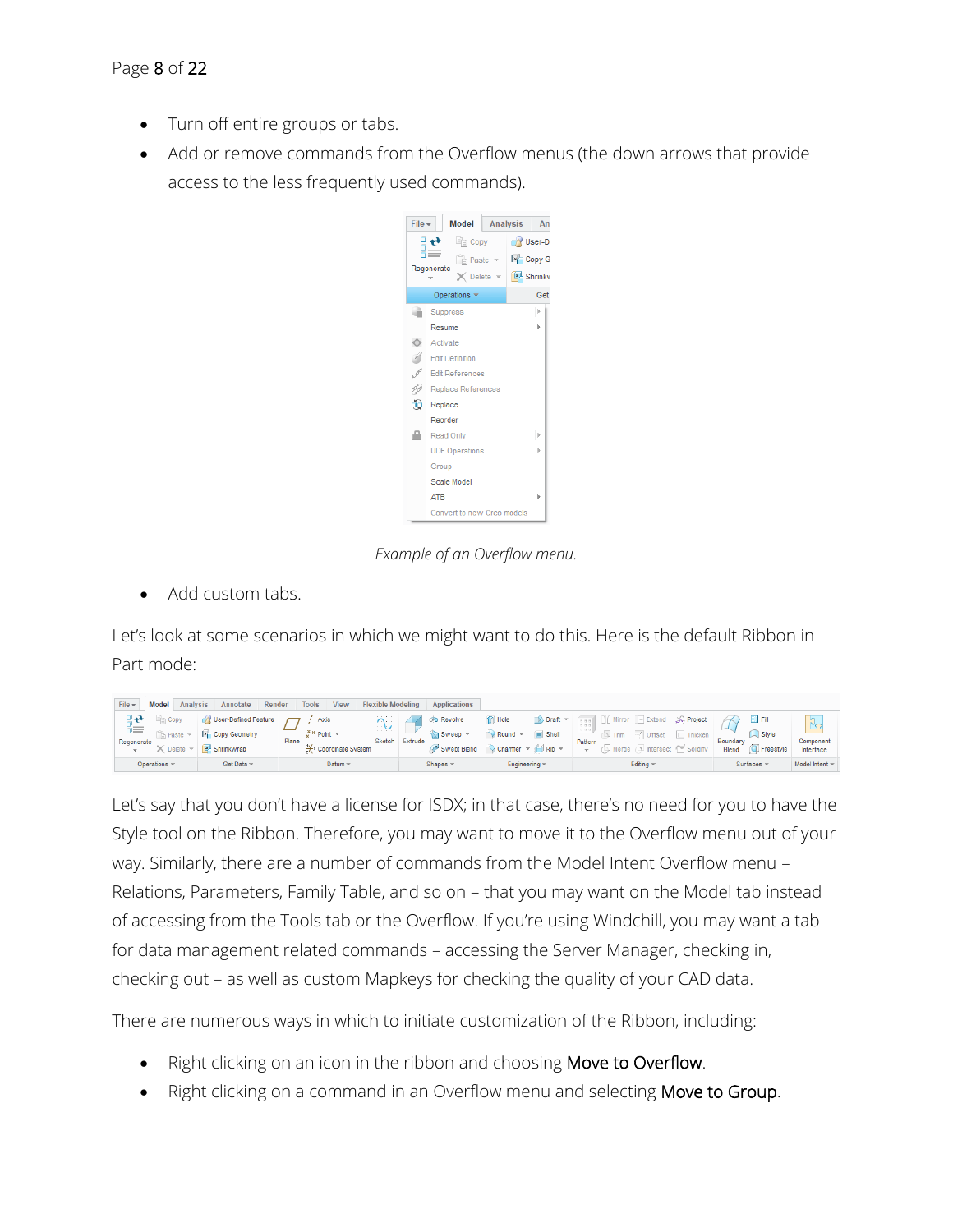- Right clicking on the Ribbon or Quick Access Toolbar and selecting Customize the Ribbon.
- Clicking File > Options > Customize Ribbon.

The first two choices will make immediate changes on-the-fly to your interface. The latter two choices open the Options dialog box:

|                                                                                                                                                                                                                                                                            |                                                                                                                                                                                                                                                                                                                                                                                                                                                                                                                                                                                                                                                                                         | <b>Creo Parametric Options</b> |   |                        |                                                                                                                                                                                                                                                                                                                                                                                                                                                               | x      |
|----------------------------------------------------------------------------------------------------------------------------------------------------------------------------------------------------------------------------------------------------------------------------|-----------------------------------------------------------------------------------------------------------------------------------------------------------------------------------------------------------------------------------------------------------------------------------------------------------------------------------------------------------------------------------------------------------------------------------------------------------------------------------------------------------------------------------------------------------------------------------------------------------------------------------------------------------------------------------------|--------------------------------|---|------------------------|---------------------------------------------------------------------------------------------------------------------------------------------------------------------------------------------------------------------------------------------------------------------------------------------------------------------------------------------------------------------------------------------------------------------------------------------------------------|--------|
| <b>Favorites</b><br>Environment<br><b>System Colors</b><br><b>Model Display</b><br><b>Entity Display</b>                                                                                                                                                                   | Customize the Ribbon.<br>Choose commands from:<br>Design Assembly   Model Tab                                                                                                                                                                                                                                                                                                                                                                                                                                                                                                                                                                                                           |                                |   |                        | Customize the Ribbon:<br><b>Main Tabs</b>                                                                                                                                                                                                                                                                                                                                                                                                                     |        |
| Selection                                                                                                                                                                                                                                                                  | <separator></separator>                                                                                                                                                                                                                                                                                                                                                                                                                                                                                                                                                                                                                                                                 |                                |   |                        |                                                                                                                                                                                                                                                                                                                                                                                                                                                               |        |
| Sketcher<br>Assembly<br><b>Notification Center</b><br>Data Exchange<br>Sheetmetal<br><b>Update Control</b><br><b>3D Printing</b><br><b>Customize Ribbon</b><br>Quick Access Toolbar<br><b>Window Settings</b><br>Shortcut Menu<br>Licensing<br><b>Configuration Editor</b> | ATB<br><b>Activate</b><br>Appearance Gallery<br>Assemble<br>Assemble<br>4 Assembly Only<br>Auto Check Status on Activate<br>Auto Check Status on Retrieve<br>Auto Check Status on Update<br><b>Ka</b> Auto Round<br>Auto Round<br>Axis<br><b>Bill of Materials</b><br>Blend Tangent to Surfaces<br>Blend<br><b>Boundary Blend</b><br><b>in</b> Boundary Box<br><b>Change Link</b><br><b>Check Status</b><br>Clear all read only<br>L2 Collapse<br>Component<br><b>Component Display Style</b><br><b>En Component Interface</b><br><b>Component Operations</b><br>Convert to new Creo models<br>** Coordinate System<br><b>E</b> Copy<br>Copy From<br><b>Excepy Geometry</b><br>Cosmetic | b.<br>b.<br>l k<br>lw.<br>×    | Ξ | $Add \gg$<br><< Remove | <b>▼ Main Tabs</b><br>Model<br>▼<br><b>√</b> Operations<br><b>Get Data</b><br>✓<br>Component<br><b>√</b> Datum<br>Cut & Surface<br>Modifiers<br>Model Display<br>Model Intent<br>$\sqrt{\phantom{a}}$ Investigate<br>Analysis<br>Annotate<br>$\blacktriangledown$ Render<br>Manikin<br><b>Tools</b><br>View<br>$\blacktriangledown$ Applications<br>Framework (Custom)<br><b>New Tab</b><br><b>New Group</b><br><b>New Cascade</b><br>Rename<br><b>Modify</b> | 介<br>۰ |
|                                                                                                                                                                                                                                                                            | <b>Cosmetic Sketch</b><br><b>Cosmetic Thread</b><br><b>I</b> Create<br>$\sim$ Curve<br>$\sim$ Curve from Cross Section                                                                                                                                                                                                                                                                                                                                                                                                                                                                                                                                                                  | l H                            |   |                        | Customization:<br><b>Restore Defaults</b><br>Import/Export                                                                                                                                                                                                                                                                                                                                                                                                    |        |
| <b>Export Configurations</b>                                                                                                                                                                                                                                               |                                                                                                                                                                                                                                                                                                                                                                                                                                                                                                                                                                                                                                                                                         |                                |   |                        | OK<br>Cancel                                                                                                                                                                                                                                                                                                                                                                                                                                                  |        |

The operations you can perform from here include:

- Check or uncheck boxes for tabs or commands groups to control their display.
- Create new command groups on existing tabs.
- Create new custom tabs.
- Adding and removing commands to new custom tabs and new command groups on existing tabs.
- Change the order of commands on all tabs via the up and down keys or drag and drop.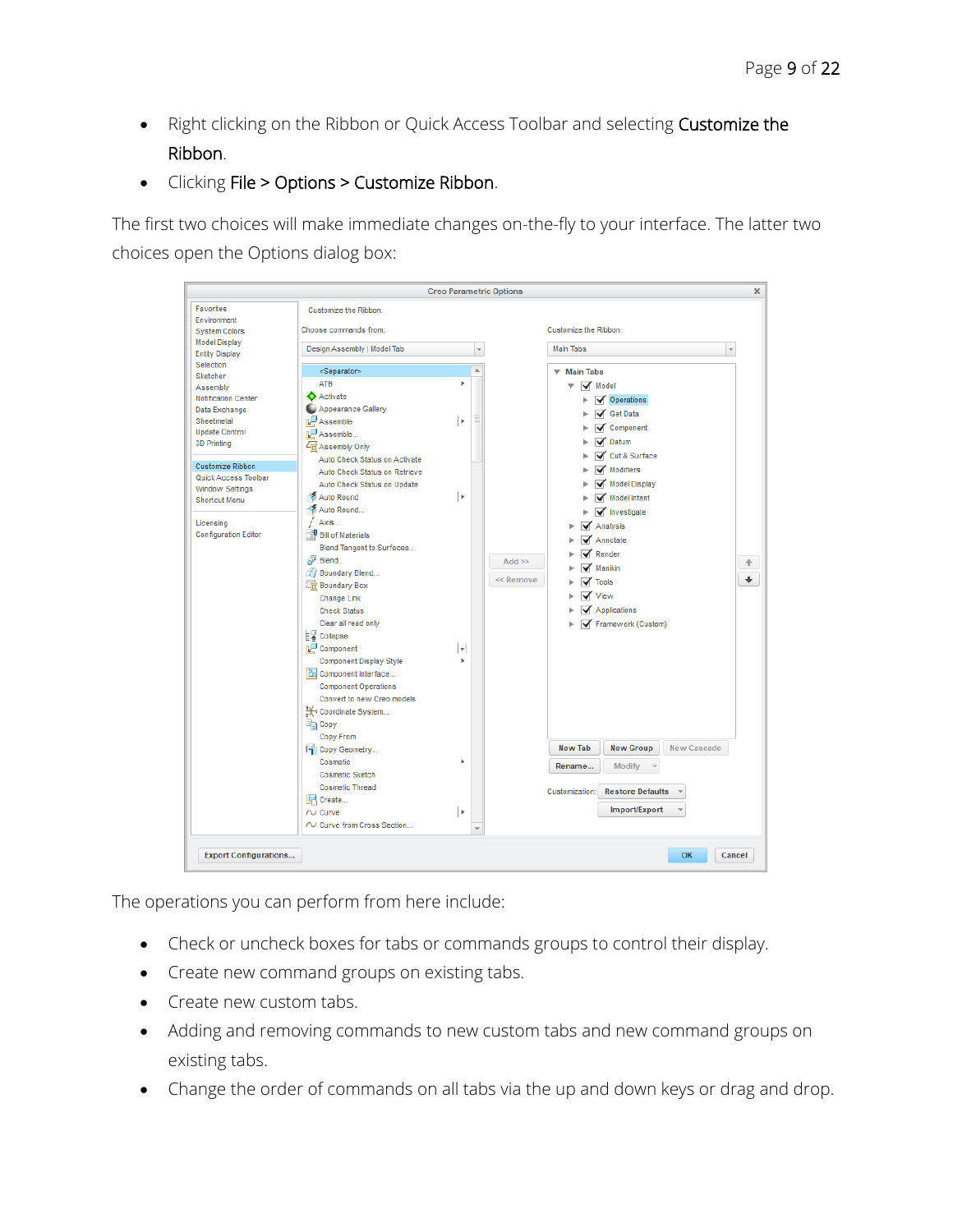- Moving existing commands from the main Ribbon to the Overflows and vice versa.
- Changing the size of icons.

Let's discuss some of these functions in more detail.

To select which commands to move to the Ribbon, pick them from the "Choose commands from:" column. When a model is open, it will show the commands available from the Model tab. Use the drop-down list to change the tab from which you wish to select commands:



Some tips:

- All Commands might be the easiest choice.
- Application Menu contains commands from the File tab.
- The Mapkeys group enables you to convert Mapkeys into Ribbon icons. This will be covered in Chapter 7.

When you click the New Tab button, a new tab is inserted at the active location under the "Customize the Ribbon" column. You can also right click on an object in that column and choose Add New Tab. It is named *New Tab (Custom)* and has one group created underneath it named *New Group (Custom)*.

To create a new group, click the New Group button or right click and select New Group. The group will be inserted underneath the active location in the "Customize the Ribbon" column.

To rename new or existing tabs or groups, you can right click on the object and select Rename, or select it and click the Rename button. Renaming a tab will also rename any associated Overflow menus.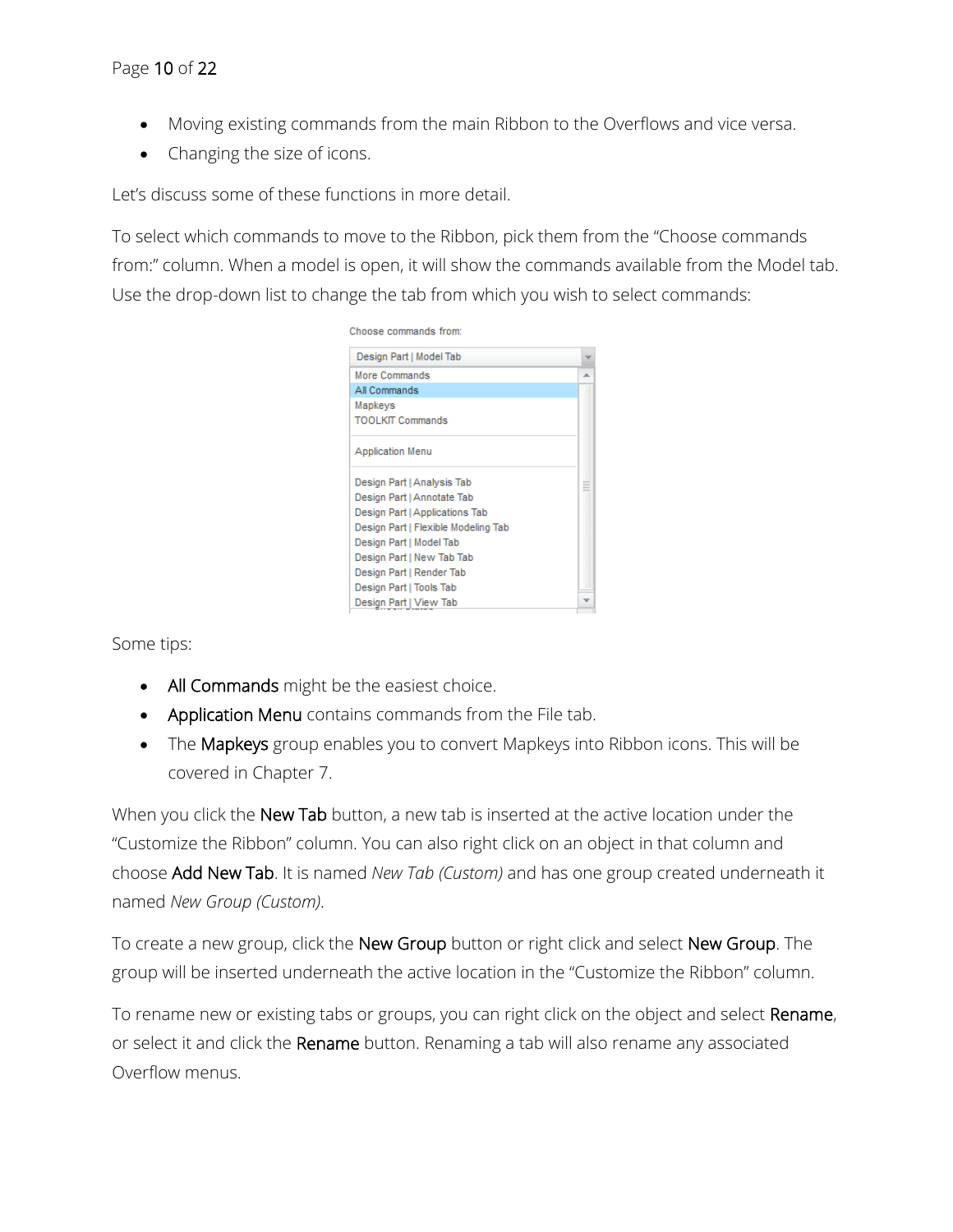Cascades are groupings of commands available from a drop-down arrow. (The Measure command from the Analysis tab is very similar to a cascade.) To create a cascade, select a group and click the New Cascade button. You can also right click on a group or a command within a group and select Add New Cascade.

To create a new Overflow menu, right click on a group and select Add New Overflow.

As mentioned, much of the customization can be done from right mouse button menus. For example:



# 4.3.1. Modifying the Icon Display

The display size of icons can be controlled. For example, let's say you use the Copy Geometry command a lot, so you want it to stand out from the other commands in the Get Data group. You can change it to be displayed as a large button:

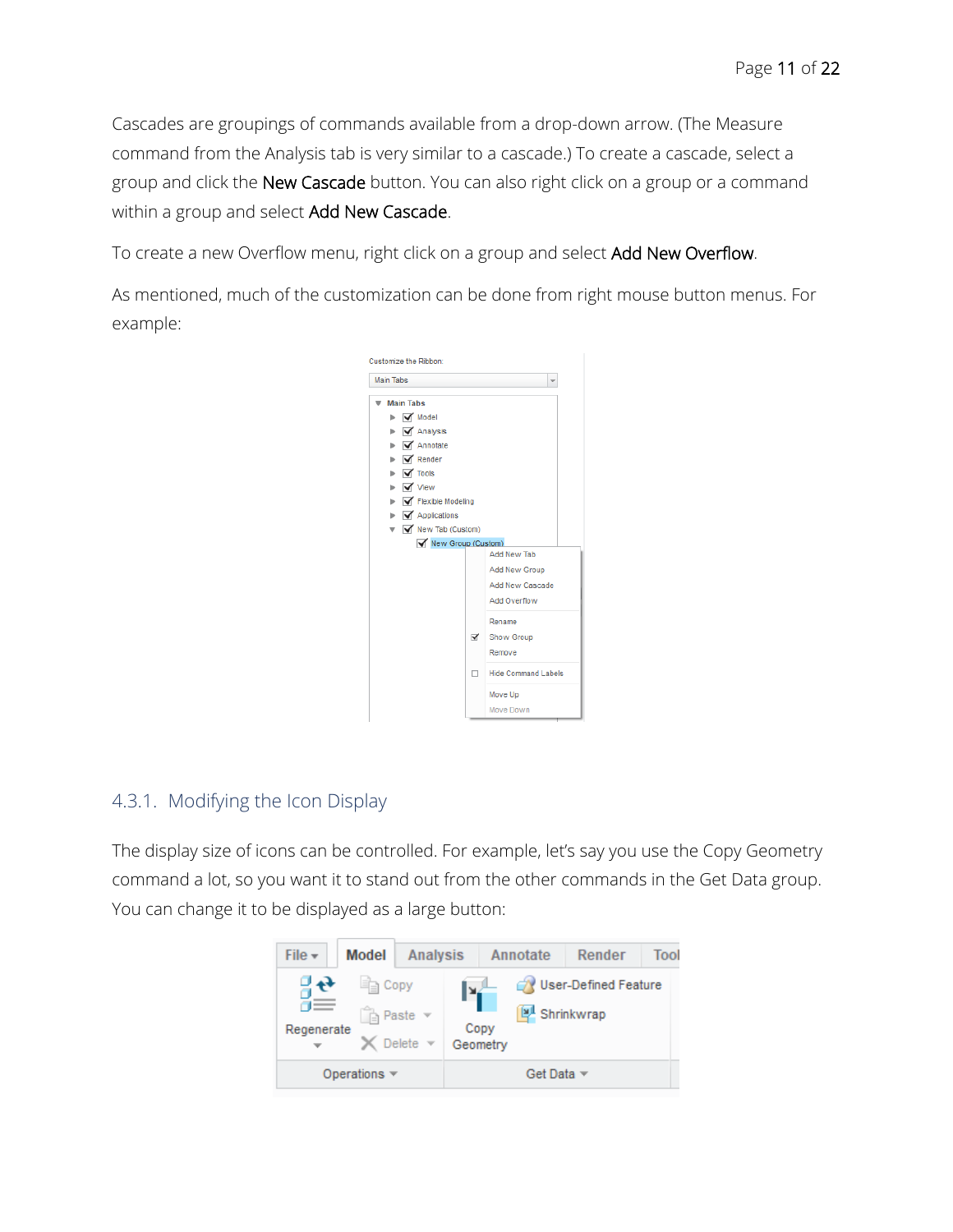# Page 12 of 22

To change the icon display, click File > Options > Customize Ribbon. Then select a command underneath the Customize the Ribbon column and click the Modify button. This will open a menu with radio buttons for:

- Default Style
- Small Button
- Small Button No Icon
- Large Button

In addition, there is a check box that allows you to Hide Command Label so that the icon appears without any accompanying text. This check box can also be utilized by right clicking on an icon in the Ribbon directly.

# 4.3.2. Restoring Defaults

Sometimes after customizing the Ribbon, you want to restore it to its original configuration. To do so, you can click the button for Restore Defaults. This will provide the following choices:

- Restore only selected Ribbon tab.
- Restore all Ribbon tabs and Quick Access Toolbar customizations.

# 4.3.3. Importing and Exporting Customizations

The Import/Export button provides you with the following options:

- Export all Ribbon tabs and Quick Access Toolbar customizations: to save a creo\_parametric\_customization.ui file to a specified location.
- Import customization file: to read in a creo\_parametric\_customization.ui file.

Depending on how your system has been customized previously, you may have some additional export options:

- Export admin and user customizations.
- Export only user customizations.
- Export only run directory customizations.

# 4.3.4. Toggling the Ribbon Display

Some people don't like how much "real estate" the Ribbon takes up at the top of the screen. It can be minimized, so that only the tab names appear. When a tab is clicked, the Ribbon will be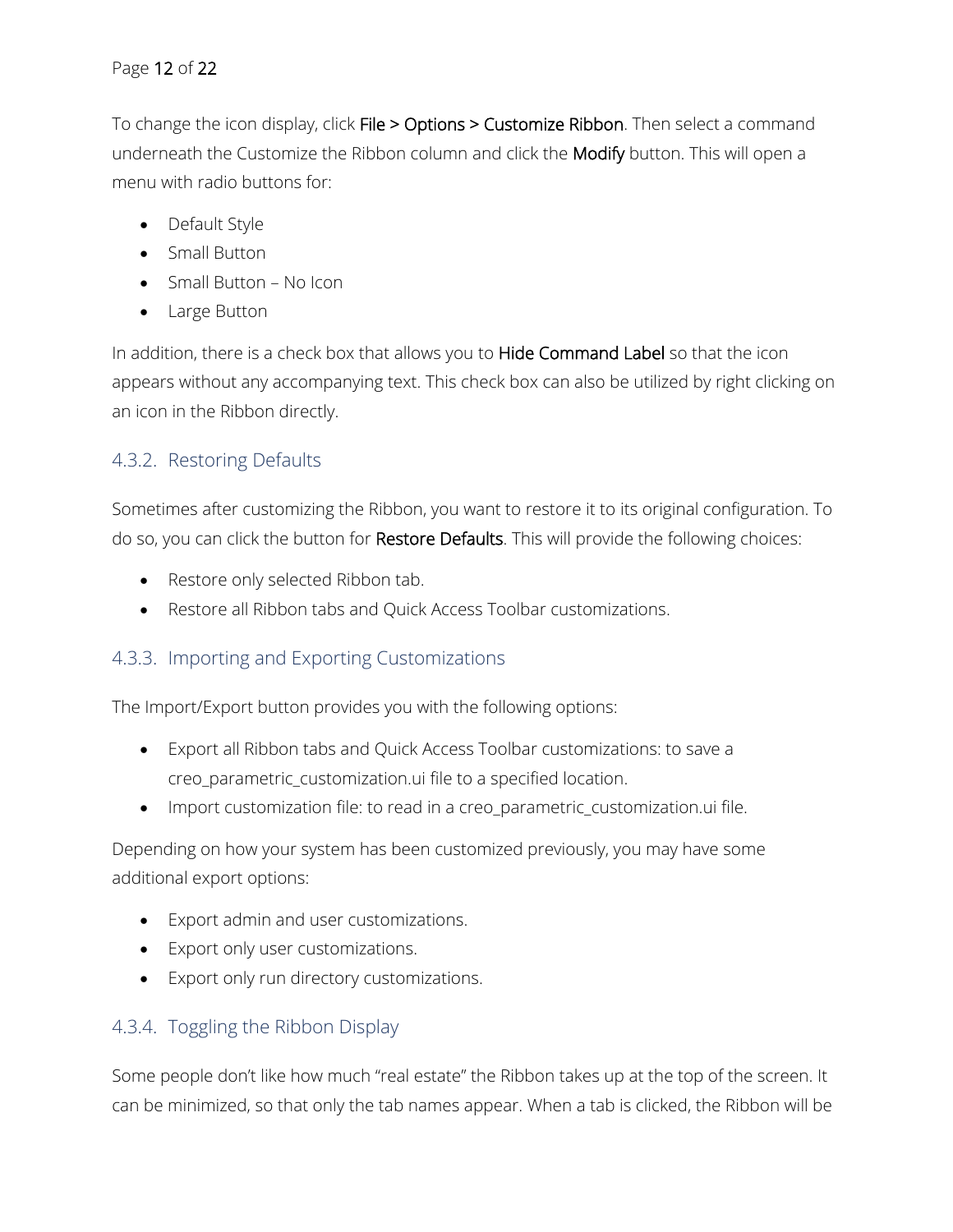expanded. To minimize the Ribbon, right click on it and select Minimize the Ribbon. Repeat this process later to expand it again.

Holding down the CTRL and F1 keys will also toggle the Ribbon from being minimized or expanded.



# 4.4. Right Mouse Button (Shortcut) Menus

The Shortcut menu, sometimes referred to as the "asynchronous menu" in PTC literature, is the menu that pops up when you hold down the right mouse button. What appears in the menu depends on:

- What operating mode you are in.
- Whether you have something selected.
- What kind of object is selected.

You will likely find that the shortcut menus contain commands that you rarely use. By removing those, you can improve your workflows.

You can perform the following customizations of the Shortcut Menus:

- Turn commands on or off.
- Change the order of groups or commands in a group using arrows or drag and drop.
- Choose whether certain commands appear as a "mini toolbar" or as "regular" commands. For example, the Edit commands can be configured to display as follows: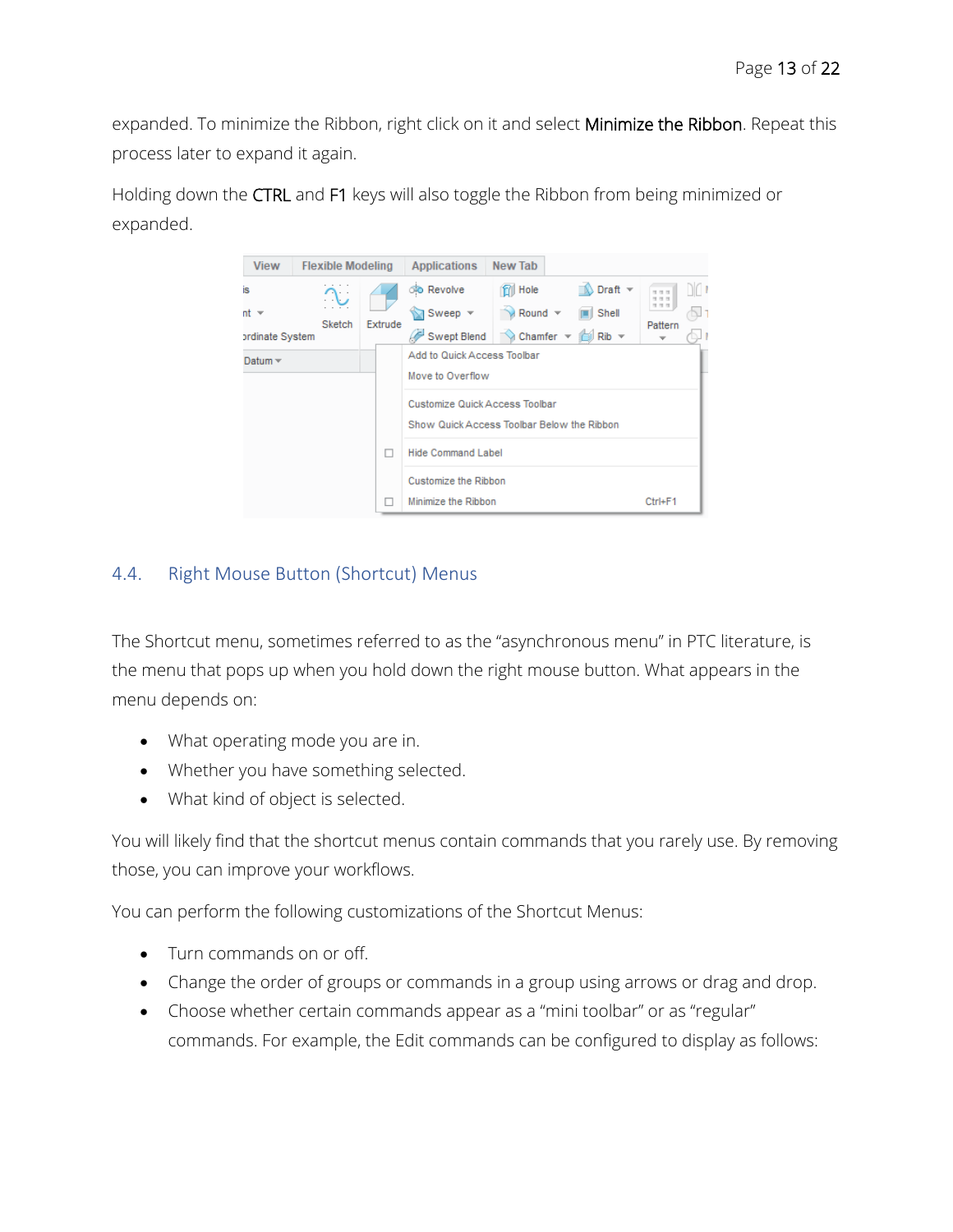

*Display of Edit commands as Mini Toolbar versus Regular.*

Note: In Creo 4.0, Mini Toolbar refers to the new menu of command icons that opens when geometry is selected in the new selection paradigm:  $\mathscr{P}$   $\blacksquare$   $\blacksquare$   $\blacksquare$ / \*\* \*\* m @ @  $\boxtimes \cap \boxtimes$ 

Since the right mouse button menus are context sensitive, the choices for selected item include:

- No Selection.
- Top Level Part or Top-Level Assembly, depending on what model you have open.
- Component (assembly mode only).
- Features.
- Geometry.
- Datums.
- Quilt.
- Annotation.
- Surface Region.
- Mechanism Objects (assembly mode only).

The Shortcut Menus themselves are organized into the following groups:

- Selection Options. These are related to selection involving operations related to Flexible Modeling, 3D Annotations, and so forth, but not Preselection Options such as Pick From List (which can't – and shouldn't – be disabled).
- Primary. This includes commands such as Activate, Open, Suppress, Resume, and the Edit Actions (e.g., Edit Dimensions, Edit Definition, Edit References).
- Secondary. This includes commands like Copy and the Paste Options.
- Creation. This includes commands like Insert Mode and Pattern.
- Transfer Commands: for sending models via email.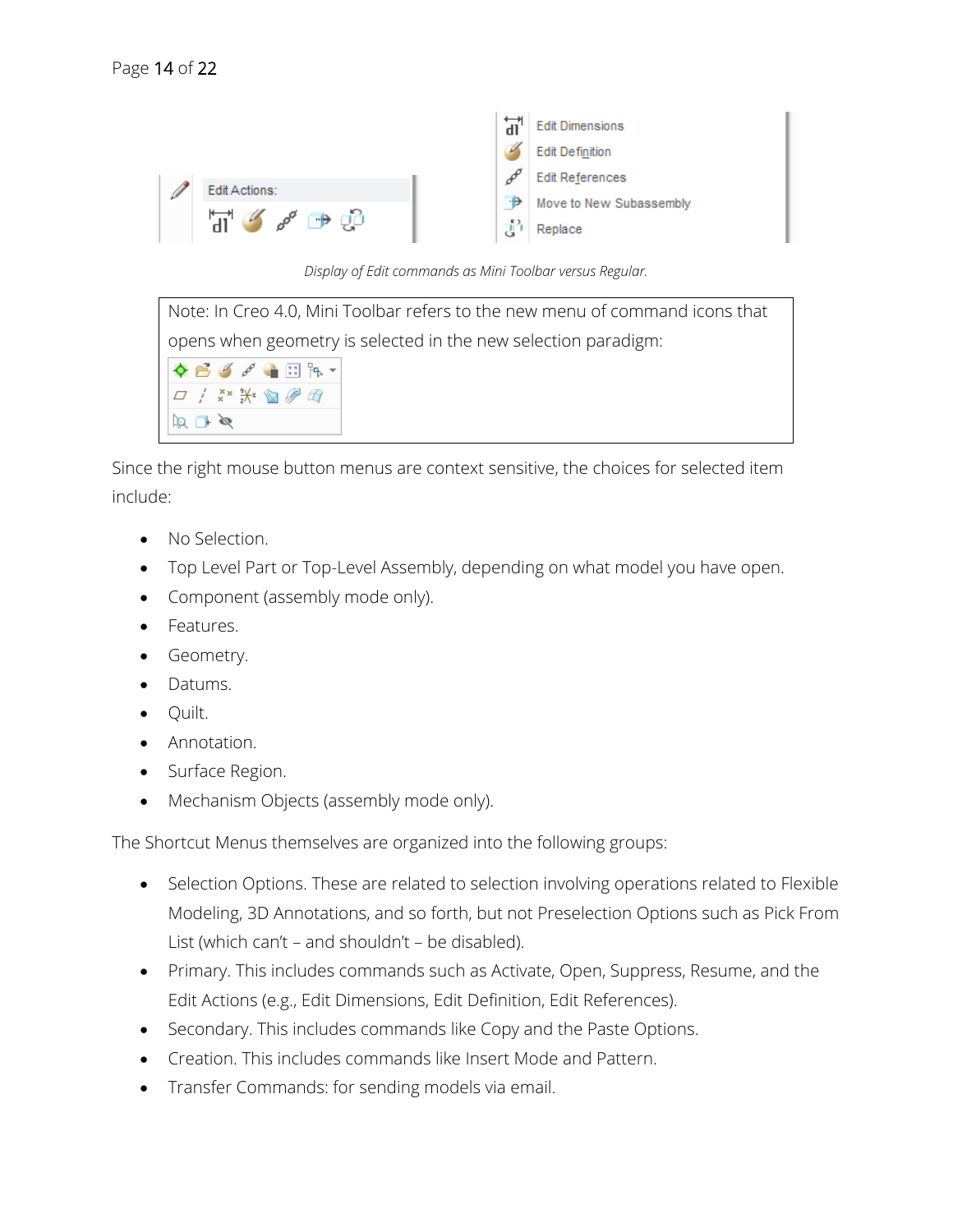- Object Settings (e.g., Group, Hide, Representation).
- Object Commands. This includes a wide variety of commands, including Delete, Delete Pattern, Replace, Move to/from footer, and commands related to editing 3D Annotations.
- Properties (e.g., Parameters, Rename, Information).
- Additional Actions. For example, View Changes, Locate in Model Tree, and Mathcadrelated commands.
- Windchill. This includes CAD data management commands such as Check Out, Check In, and Update.

To customize the right mouse button menus, perform the following steps:

- 1. Open a model.
- 2. Click File > Options > Shortcut Menu.

|                                                                                                                                                                                                                                                                                                                                                                         |                                                                                                                                                                                                                        | <b>Creo Parametric Options</b>                                                                                                                                                                                                                                                                                                                                                                 | $\boldsymbol{\times}$     |
|-------------------------------------------------------------------------------------------------------------------------------------------------------------------------------------------------------------------------------------------------------------------------------------------------------------------------------------------------------------------------|------------------------------------------------------------------------------------------------------------------------------------------------------------------------------------------------------------------------|------------------------------------------------------------------------------------------------------------------------------------------------------------------------------------------------------------------------------------------------------------------------------------------------------------------------------------------------------------------------------------------------|---------------------------|
| Favorites<br>Environment<br><b>System Colors</b><br><b>Model Display</b><br><b>Entity Display</b><br>Selection<br>Sketcher<br>Assembly<br>Notification Center<br>Data Exchange<br>Sheetmetal<br><b>Update Control</b><br>3D Printing<br>Customize Ribbon<br>Quick Access Toolbar<br><b>Window Settings</b><br>Shortcut Menu<br>Licensing<br><b>Configuration Editor</b> | Customize the Shortcut Menu.<br>Choose selected item:<br>No Selection<br><b>Top Level Assembly</b><br>Component<br>Features<br>Geometry<br><b>Datums</b><br>Quilt<br>Annotation<br>Surface Region<br>Mechanism Objects | Customize the Shortcut Menu:<br>Selection Options<br>ь<br>$\blacktriangledown$ Primary<br>r<br>Secondary<br>ь<br>$\blacktriangledown$ Creation<br>Transfer Commands<br>ь<br>Object Settings<br>ь<br>Object Commands<br>ь<br>$\blacktriangledown$ Properties<br>Additional Actions<br>√ Windchill<br>Þ<br><b>Restore Defaults</b><br>Customization:<br>$\overline{\mathbf{v}}$<br>Import/Export | 仐<br>$\ddot{\phantom{1}}$ |
| <b>Export Configurations</b>                                                                                                                                                                                                                                                                                                                                            |                                                                                                                                                                                                                        | OK<br>Cancel                                                                                                                                                                                                                                                                                                                                                                                   |                           |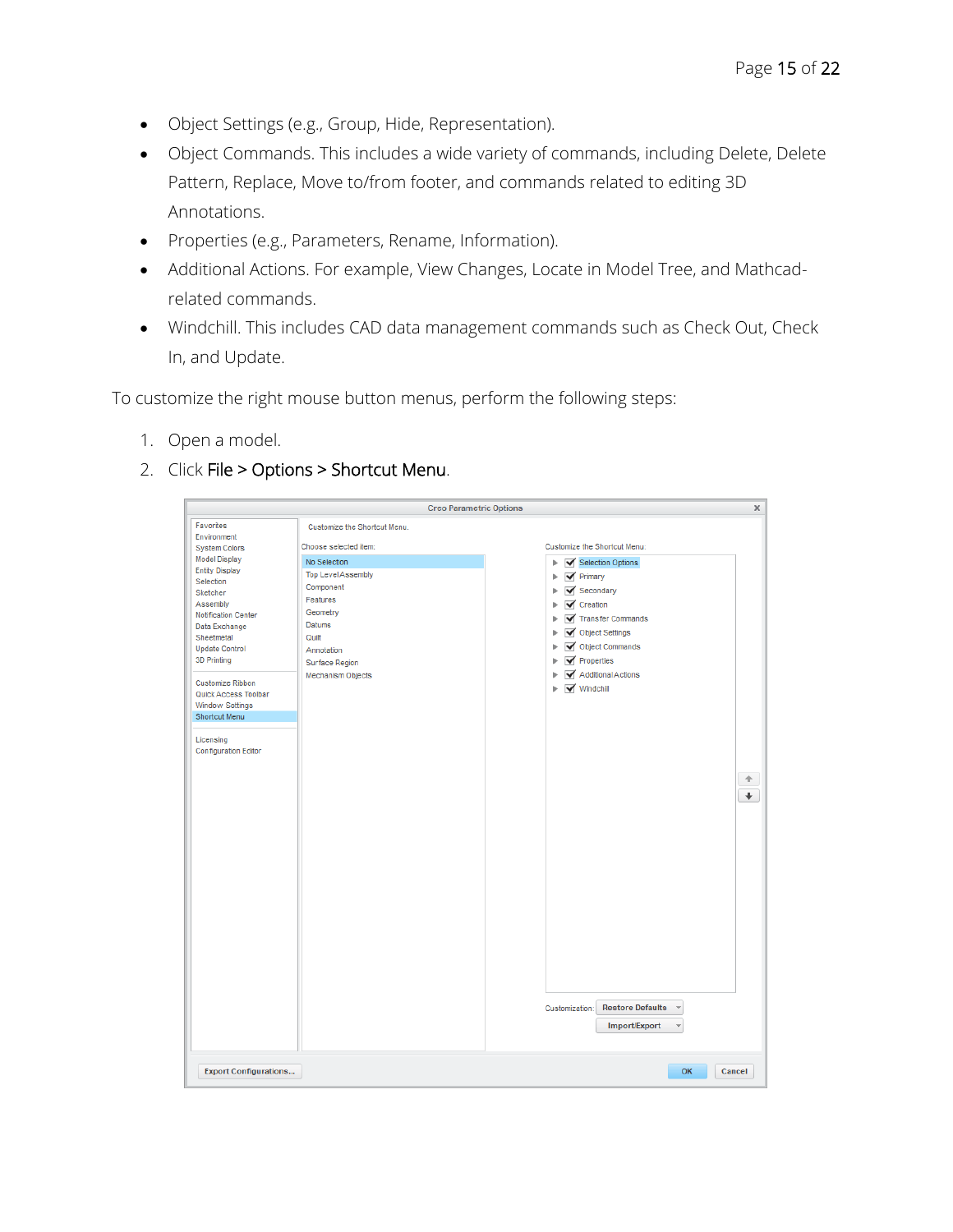- 3. From the "Choose selected item" list on the left, click on the appropriate selectionbased right mouse button menu.
- 4. From the "Customize the Shortcut Menu" list on the right, expand the appropriate command group.
- 5. Check boxes on or off depending on which commands you want to appear.
- 6. Use drag and drop or the arrows to change the order of the groups or the commands within the groups.
- 7. As desired, right click on cascades (arrows indicating commands that appear as mini toolbars) and select Show as regular commands or Show as a mini toolbar.
- 8. Repeat steps 3 through 7 as desired.
- 9. Click OK.

Be aware that customizing the Shortcut Menus are dependent on what object you have open when you execute the command. The menus for assemblies are different than parts, and you do not have to ability to configure the menus for sketches.

# 4.4.1. Restoring Defaults

Just like customizing the Ribbon, when you customize the Shortcut menus, you have the Restore Defaults button. When you click it, you have the following choices:

- Restore selected menu only.
- Restore all menus.

# 4.4.2. Importing and Exporting Shortcut Menu Customizations

Also similar to customizing the Ribbon, customizing the Shortcut menus has an Import/Export button. Clicking it provides you with the following options:

- Export shortcut menu customization.
- Import customization file.

Depending on how your system has been customized previously, you may have some additional export options:

- Export admin and user customizations.
- Export only user customizations.
- Export only run directory customizations.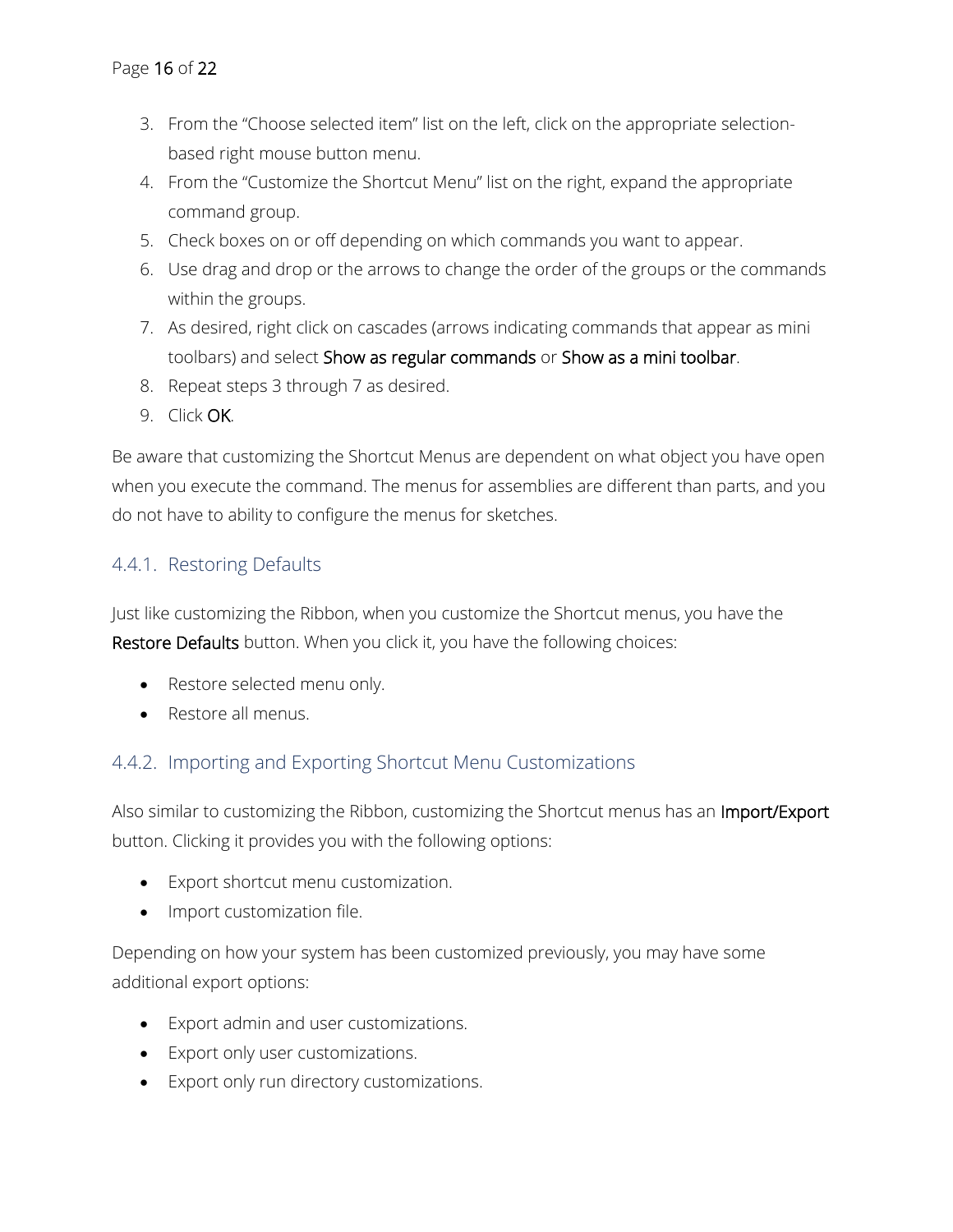#### 4.5. In Graphics Toolbar

The In Graphics Toolbar appears by default at the top of the Graphics Area:



The icons that appear in it by default are, from left to right:

- Zoom All
- Zoom In
- Zoom Out
- Repaint
- Display Style (Shading with Reflections, Shading with Edges, Shading, No Hidden, Hidden Line, and Wireframe)
- Saved Orientations
- View Manager
- Datum Display (Show All, Axis, Point, Coordinate System, Plane)
- Show Annotations
- Show Spin Center

You can customize both its location and the icons that appear inside it. The expedient method is to right click on the In Graphics Toolbar itself in the Graphics Area, which will open the following menu: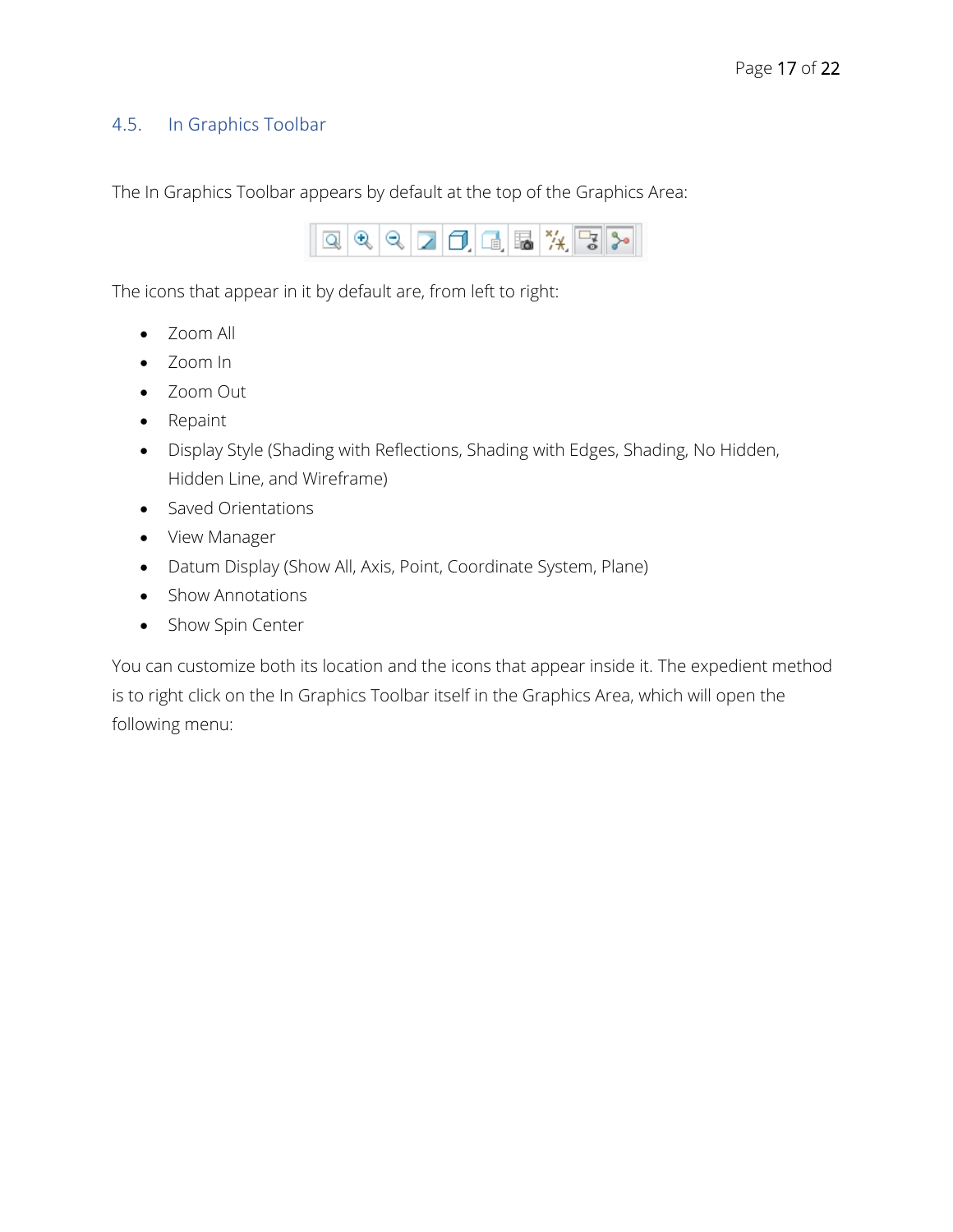

The check boxes allow you to turn the display of various icons on and off.

The Location fly-out menu allows you to choose between the following radio buttons for the Location of the In Graphics Toolbar:

- Show on the Top
- Show on the Right
- Show on the Bottom
- Show on the Left
- Show in the Status Bar
- Do Not Show

If displayed in the Status Bar, it appears at the bottom right of the Creo Parametric interface as follows:



The Size fly-out menu allows you to choose whether the icons appear small (default), medium, or large.

As the command states, Reset to Default removes all customizations and restores initial settings.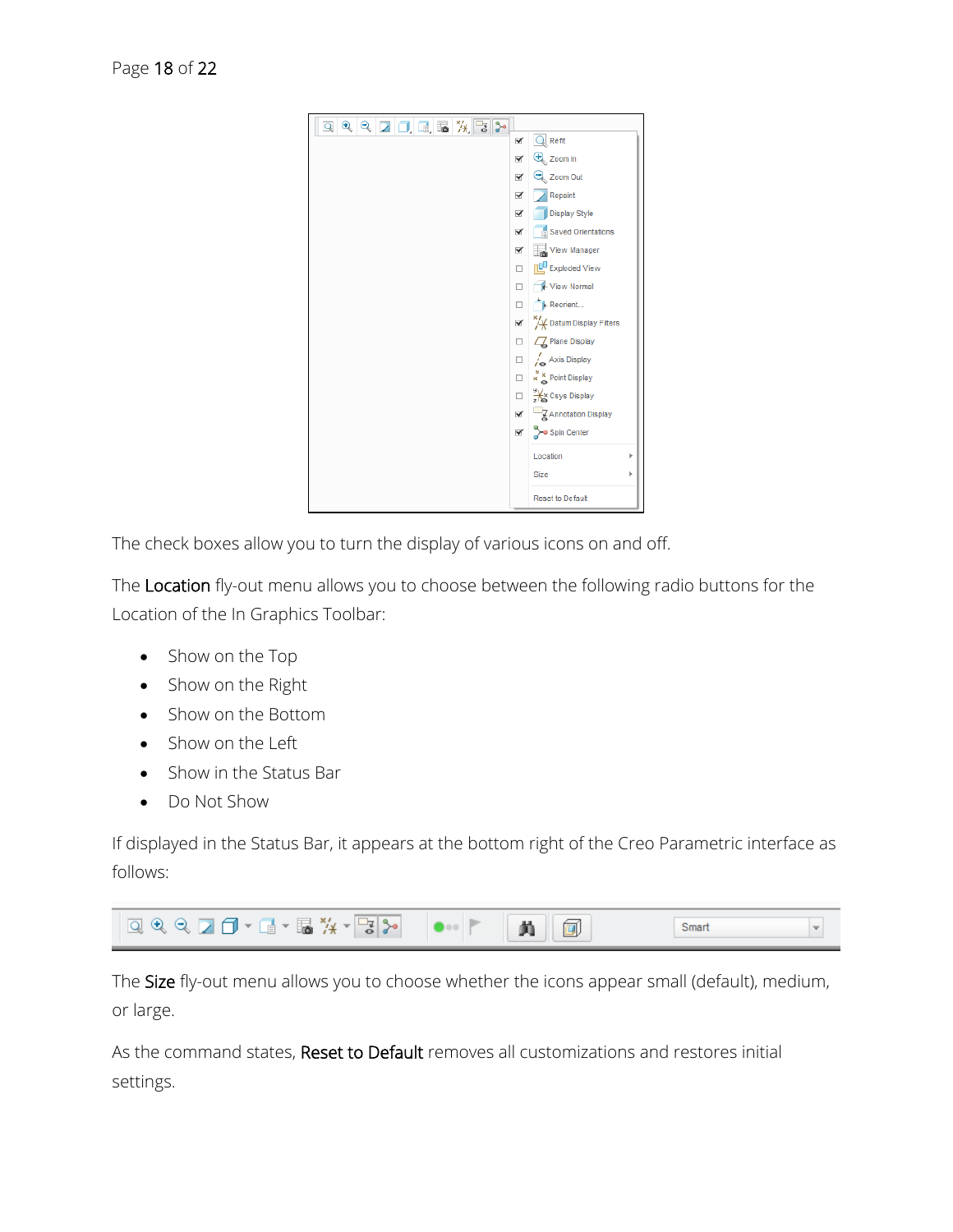# <span id="page-18-0"></span>4.5.1. In Graphics Toolbar Location

The position of the In Graphics Toolbar can also be controlled from the Options dialog box. To change the location, perform the following steps:

- Creo Parametric Options Favorites Customize the layout of the window. Environment Navigation tabs settings **System Colors Model Display** Navigation tabs placement: Left <a> **Entity Display** Navigation window width as a percentage of main window:  $5 - \frac{4}{\pi}$ Selection Sketcher Show History tab Assembly Model Tree Settings Notification Center Model Tree placement: As part of the navigation tabs Data Exchange  $\overline{\phantom{a}}$ Sheetmetal **Browser settings Update Control** Set Browser width as a percentage of main window to be:  $82 \frac{4}{7}$ 3D Printing Use animation when opening or closing the browser Customize Ribbon Expand the browser during startup Quick Access Toolbar Pages visited: Clear History Window Settings Shortcut Menu Accessory window settings Accessory window size: Licensing ◯ Default size **Configuration Editor**  $\odot$  Maximum size Graphics Toolbar settings Main Window- Graphics Toolbar location: Show on the top  $\overline{\phantom{a}}$ Accessory Window- Graphics Toolbar location: Show on the top  $\overline{\phantom{a}}$ General settings Suppressed dialog boxes: Resume Display of Dialog Boxes Dashboard panels position: Reset Panels' Position Window settings: Restore Defaults Import/Export v **Export Configurations...** OK Cancel
- 1. Click File > Options > Window Settings.

- 2. Click the drop-down list under Graphics Toolbar settings for Main Window Graphics Toolbar location and choose whether to display it on the top, bottom, right, left, not at all, or in the Status Bar.
- 3. If desired, repeat step 2 for Accessory Window Graphics Toolbar location.
- 4. Click OK.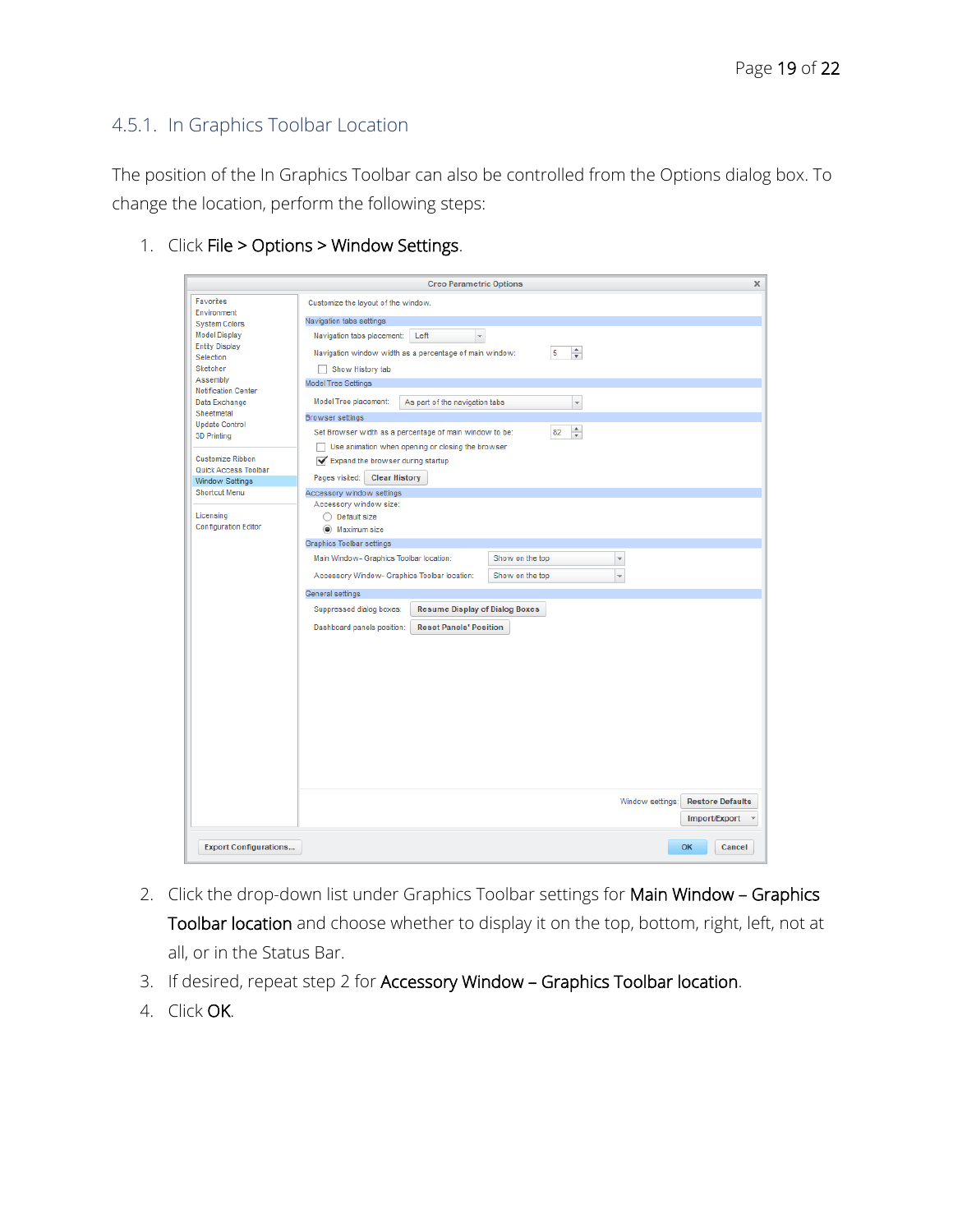# 4.6. Window Settings

The Window Settings dialog box, accessible from File > Options > Window Settings, contains a variety of controls:

|                                                                                                                                                                      | <b>Creo Parametric Options</b><br>x                                                                                                                                                                                                                         |  |  |  |  |  |  |  |
|----------------------------------------------------------------------------------------------------------------------------------------------------------------------|-------------------------------------------------------------------------------------------------------------------------------------------------------------------------------------------------------------------------------------------------------------|--|--|--|--|--|--|--|
| Favorites<br>Environment<br><b>System Colors</b><br><b>Model Display</b><br><b>Entity Display</b><br>Selection<br>Sketcher<br>Assembly<br><b>Notification Center</b> | Customize the layout of the window.<br>Navigation tabs settings<br>Left<br>Navigation tabs placement:<br>$\mathbf{v}$<br>÷<br>5<br>Navigation window width as a percentage of main window:<br>Show History tab<br><b>Model Tree Settings</b>                |  |  |  |  |  |  |  |
| Data Exchange<br>Sheetmetal<br><b>Update Control</b><br><b>3D Printing</b>                                                                                           | Model Tree placement:<br>$\overline{\mathbf{v}}$<br>As part of the navigation tabs<br><b>Browser</b> settings<br>$\frac{1}{\pi}$<br>Set Browser width as a percentage of main window to be:<br>82<br>Use animation when opening or closing the browser<br>n |  |  |  |  |  |  |  |
| Customize Ribbon<br>Quick Access Toolbar<br><b>Window Settings</b>                                                                                                   | Expand the browser during startup<br><b>Clear History</b><br>Pages visited:<br>Accessory window settings                                                                                                                                                    |  |  |  |  |  |  |  |
| Licensing<br><b>Configuration Editor</b>                                                                                                                             | Accessory window size:<br>◯ Default size<br>(a) Maximum size<br><b>Graphics Toolbar settings</b>                                                                                                                                                            |  |  |  |  |  |  |  |
|                                                                                                                                                                      | Main Window- Graphics Toolbar location:<br>Show on the top<br>$\mathbf{v}$<br>Accessory Window- Graphics Toolbar location:<br>Show on the top<br>$\overline{\phantom{a}}$<br>General settings                                                               |  |  |  |  |  |  |  |
|                                                                                                                                                                      | Suppressed dialog boxes:<br><b>Resume Display of Dialog Boxes</b><br>Dashboard panels position:<br><b>Reset Panels' Position</b>                                                                                                                            |  |  |  |  |  |  |  |
|                                                                                                                                                                      | Window settings:<br><b>Restore Defaults</b><br>Import/Export                                                                                                                                                                                                |  |  |  |  |  |  |  |
| <b>Export Configurations</b>                                                                                                                                         | OK<br>Cancel                                                                                                                                                                                                                                                |  |  |  |  |  |  |  |

Many of these are discussed in other parts of this book. The dialog box is broken up into the following groups:

- Navigation tabs settings: see section Error! Reference source not found..
- Model Tree settings: see section Error! Reference source not found..
- Browser settings: see section Error! Reference source not found..
- Accessory window settings.
- Graphics toolbar settings: see section [4.5.1.](#page-18-0)
- General settings.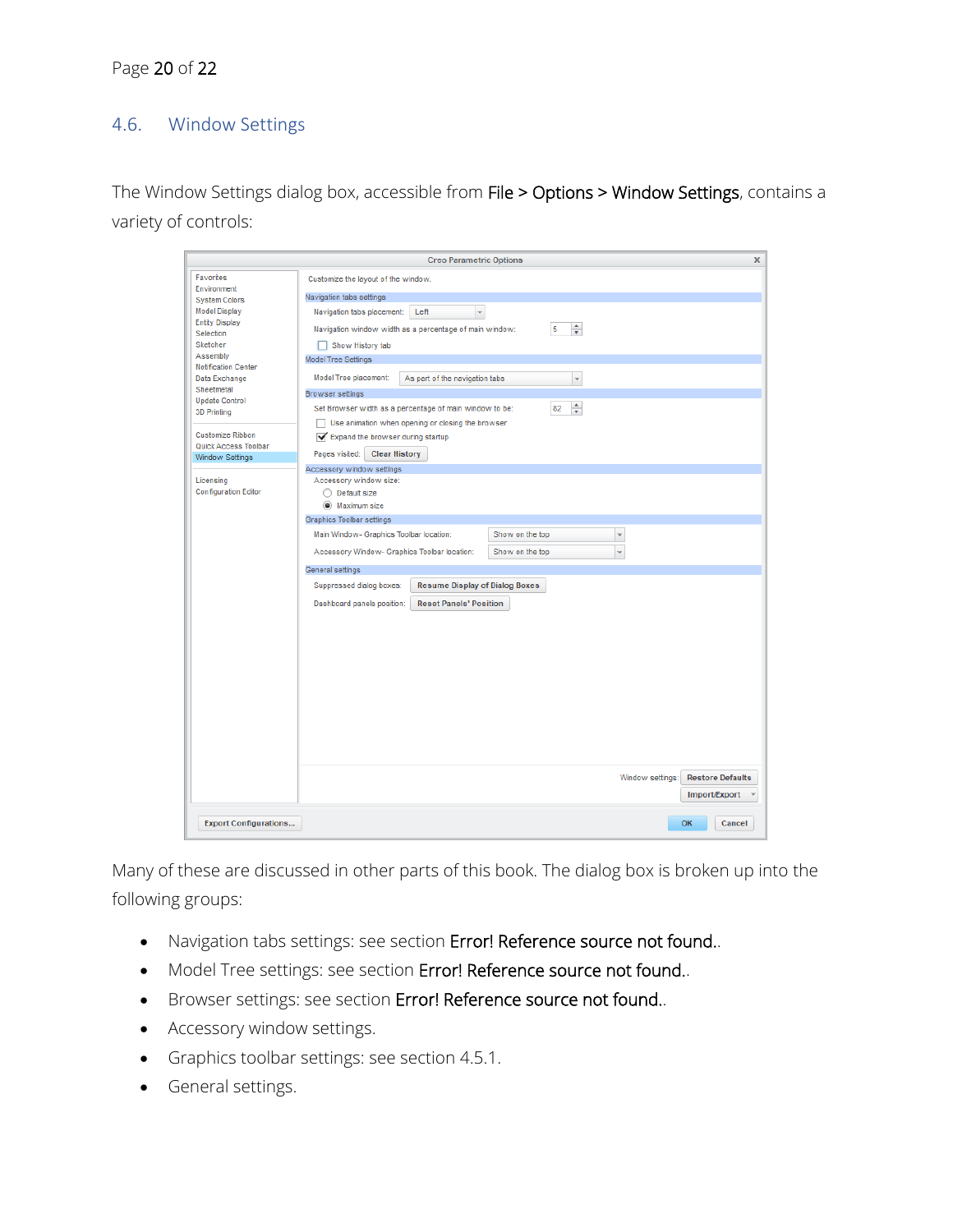The Accessory Window is displayed during:

- Component placement.
- Creation of Copy Geometry, Publish Geometry, Merge / Inheritance, and Shrinkwrap features.
- Placement of Sheetmetal Form features.

Under Accessory window settings, the window size can be changed to either Default or Maximized.

General Settings contains two controls:

- Resume Display of Dialog Boxes. Some dialog boxes present an option that reads 'In the future, do not display this message.' This button enables the display of those dialog boxes again.
- Reset Panels' Position. The tabs on dashboards such as Placement, References, Options, Properties, and so on – can actually be disconnected from the dashboard and dragged into the Graphics Area. This option reattaches the dashboard tabs to their default location.